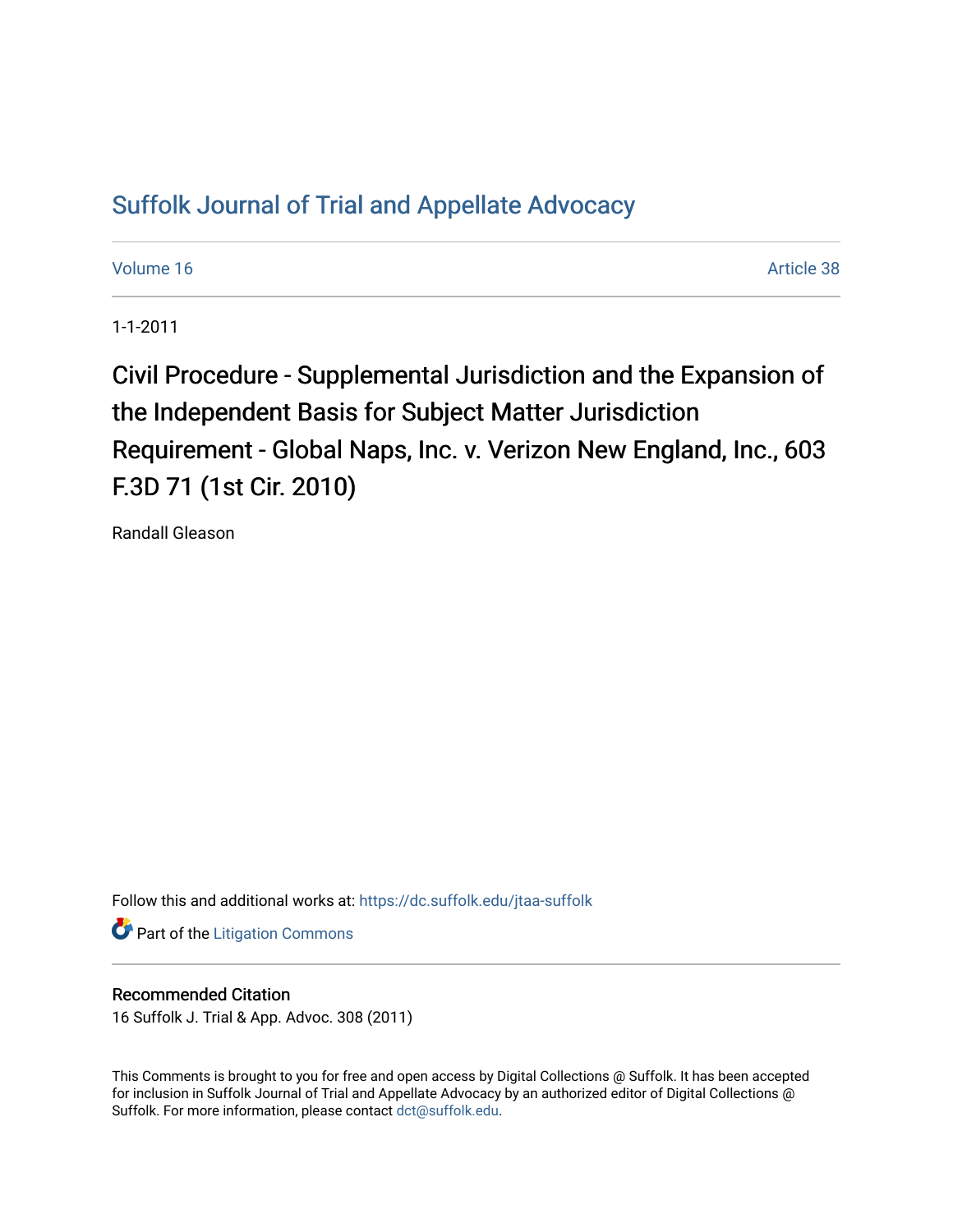## **CIVIL PROCEDURE-SUPPLEMENTAL JURISDICTION AND THE EXPANSION OF THE INDEPENDENT BASIS FOR SUBJECT MATTER JURISDICTION REQUIREMENT-GLOBAL** *NAPS, INC. V VERIZON NEW ENGLAND, INC.,* **603 F.3D 71 (1ST CIR. 2010)**

In order for a United States federal district court to exercise jurisdiction over claims brought **by** a plaintiff, the claims must either be of sufficient federal substance, or be based on diversity between the parties with an amount in controversy exceeding  $$75,000$ <sup>1</sup>. When the parties are in federal court based on a federal question, the court's supplemental jurisdiction extends to other non-federal compulsory counterclaims that a defendant is required to bring, and the court *may* exercise jurisdiction over so called "permissive counterclaims" so long as they form part of the same Article III case or controversy as the original claim.<sup>2</sup> In *Global NAPs, Inc. v. Verizon New England, Inc.,'* the United States Court of Appeals for the First Circuit addressed whether a federal court could properly exercise jurisdiction over a permissive counterclaim that did not have its own independent basis for subject matter jurisdiction, but rather was related to another counterclaim raised by the defendant. $4$  The court held that it could properly exercise supplemental jurisdiction over the defendant's counterclaim because according to the language of 28 U.S.C. **§** 1367 the jurisdictional limit for counterclaims is the Article III case or controversy

**I** *See* 28 U.S.C. § 1331 (2006) ("The district courts shall have original jurisdiction of all civil actions arising under the Constitution, laws, or treaties of the United States."); 28 U.S.C. § 1332(a)(1)-(3) (2006) (outlining amount in controversy and diversity requirements).

<sup>2</sup>*See* 28 U.S.C. § 1367(a) (2006) (describing court's supplemental jurisdiction where original jurisdiction is based on federal law). This section allows federal courts to exercise jurisdiction over claims that form part of the same Article III case or controversy and includes "claims that involve the joinder or intervention of additional parties." *Id.* The court has the discretion not to exercise supplemental jurisdiction over a claim if the claim raises a "complex issue of State law," the claim "substantially predominates" over the anchor claim brought under the court's original jurisdiction, the other claims have been dismissed, or for "other compelling reasons." 28 U.S.C. § 1367(c)(1)-(4) (2006); *see also* FED. R. Civ. P. 13(a)(1)(A) (mandating pleadings state counterclaims arising out of same "transaction or occurrence" of plaintiff's claim); FED. R. CIv. P. 13(b) (granting court discretion over non-compulsory counterclaims). *See generally* U.S. CONST. art. III, § 2, cl. 1 (granting federal jurisdiction to cases and controversies arising under United States Constitution, laws, and treaties).

**<sup>3</sup>** 603 F.3d 71 (1st Cir. 2010).

<sup>4</sup> *Id.* at 85-86 (outlining issues on appeal).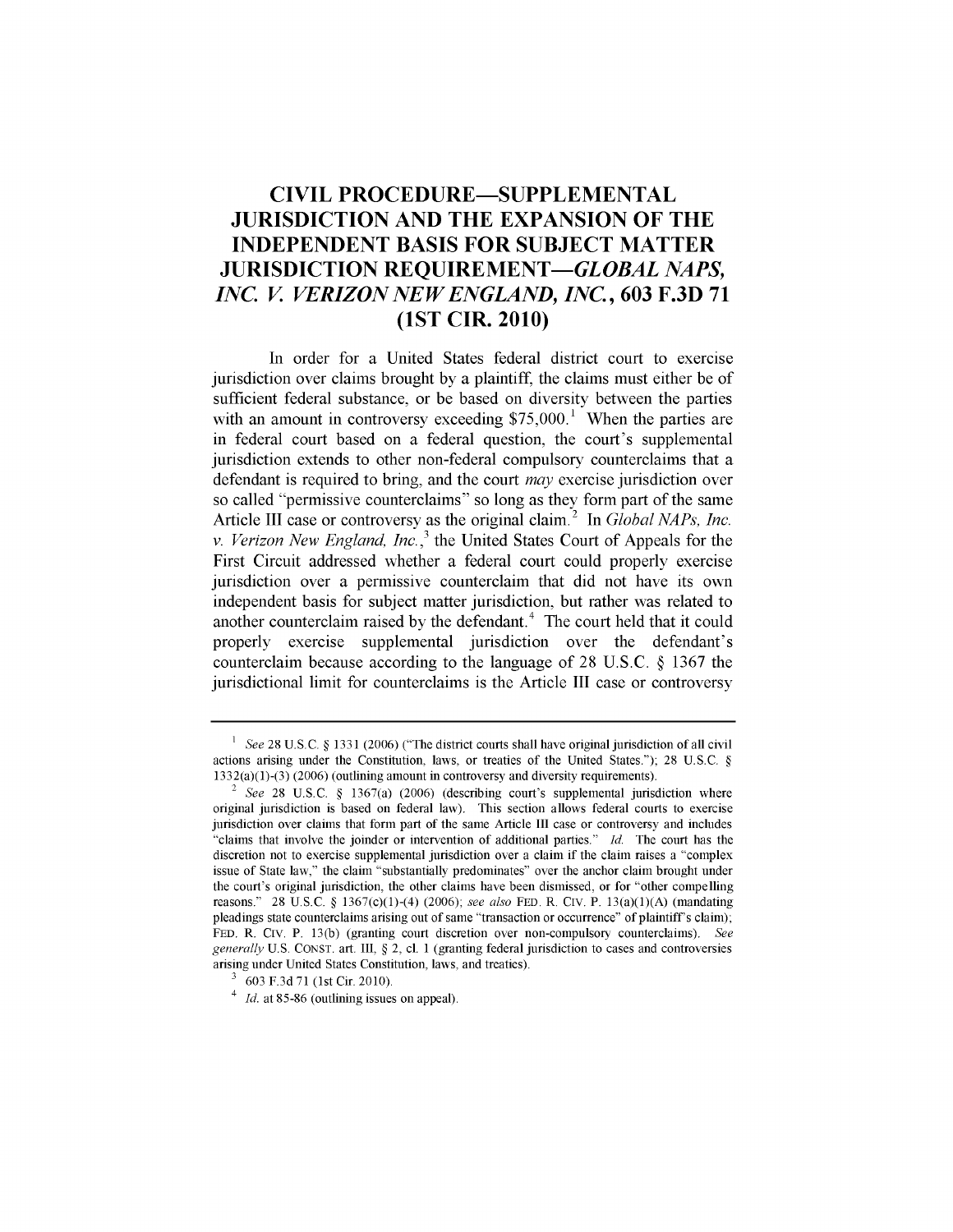standard.<sup>5</sup>

Appellant Global NAPs, Inc. ("GNAP") and appellee Verizon New England, Inc. ("Verizon") disagreed about an interconnectivity agreement ("ICA") they entered into in 2002 that determined how payments would be made to each company regarding charges for Internet service provider ("ISP") traffic. $6$  Later in 2002, as a result of arbitration, the Massachusetts Department of Technology and Energy (DTE) ordered a new agreement whereby GNAP would have to pay Verizon for ISPs located outside of the local calling area.<sup>7</sup> Following that decision, GNAP filed, and lost, a series of lawsuits against Verizon attempting to avoid enforcement of the new  $ICA<sup>8</sup>$  In addition to the many lawsuits it already had pending against Verizon, GNAP also filed suit in 2005 seeking payment for charges GNAP claimed Verizon owed it under the ICA.<sup>9</sup> Verizon subsequently filed a compulsory counterclaim for breach of contract and sought recovery of access charges Verizon claimed it was owed under the  $2002$  ICA.<sup>10</sup> After

<sup>&</sup>lt;sup>5</sup> *Id.* at 86-87. The court made clear that it has jurisdiction regardless of whether a claim is compulsory or permissive because 28 U.S.C. § 1367(a) is broad and does not distinguish between permissive and compulsory claims. *See id.* at **85;** *see also id.* at 77 (noting § 1367(a) allows "jurisdiction over compulsory and at least *some* permissive counterclaims").

<sup>6</sup>*Id.* at 78. A disagreement arose over what was actually owed under the ICA. *Id.* According to the agreement, Verizon was to pay a reciprocal fee to GNAP for any local "calls" that were generated through GNAP's ISPs and GNAP was to pay Verizon for any long distance "calls." *Id.* GNAP was exploiting this agreement by issuing their ISP customers local telephone numbers even though they were outside of the calling area. *Id.* This tactic generated substantial fees owed from Verizon through the reciprocal fee agreement of the ICA because the calls showed up as local calls. *Id.*

**<sup>7</sup>***Id.* The agreement took effect in early 2003 and Verizon immediately began to bill GNAP. *Id.* at 79.

**<sup>8</sup>** *See, e.g.,* Global NAPs, Inc. v. Verizon New England, Inc., 489 F.3d 13, 24-25 (1st Cir. 2007) (upholding district court's termination of injunction against Verizon and release of \$16 million in security); Global NAPs, Inc. v. Verizon New England, Inc., 444 F.3d 59, 75 (1st Cir. **2006)** (holding state authority not preempted by FCC order where **FCC** admits preemption issue is ambiguous); Global NAPs, Inc. v. Verizon New England, Inc., 396 F.3d 16, 28 (1st Cir. 2005) (affirming lower court's decision to uphold ICA); Global NAPs, Inc. v. Mass. Dep't of Telecomms. & Energy, 427 F.3d 34, 48-49 (1st Cir. 2005) (holding Massachusetts not bound by Rhode Island court's decision on identical ICA).

**<sup>9</sup>***Global NAPs, Inc.,* 603 F.3d at 79 (stating GNAP was seeking its reciprocal fees under the agreement). This case was consolidated with GNAP's prior case claiming federal preemption of the state's judgment enforcing the ICA. *Id.* (noting procedural posture of case).

<sup>&</sup>lt;sup>10</sup> *Id.* The court ruled against GNAP, thereby leaving Verizon's counterclaim still pending. *Id.* In late 2006, shortly after the ruling, discovery on Verizon's counterclaim commenced. *Id.* In 2007, GNAP "argued for the first time" that Verizon's counterclaim had to be reviewed by the State DTE prior to going to federal court, but that argument was rejected by the district court. *Id.* Subsequently, the FCC issued a new remand order regarding the Telecommunications Act of 1996, of which the ICA between Verizon and GNAP was bound. *Id.* GNAP again tried to make the argument that the federal court was preempted from hearing Verizon's counterclaim and the district court again rejected their argument. *Id. See generally* Federal Telecommunications Act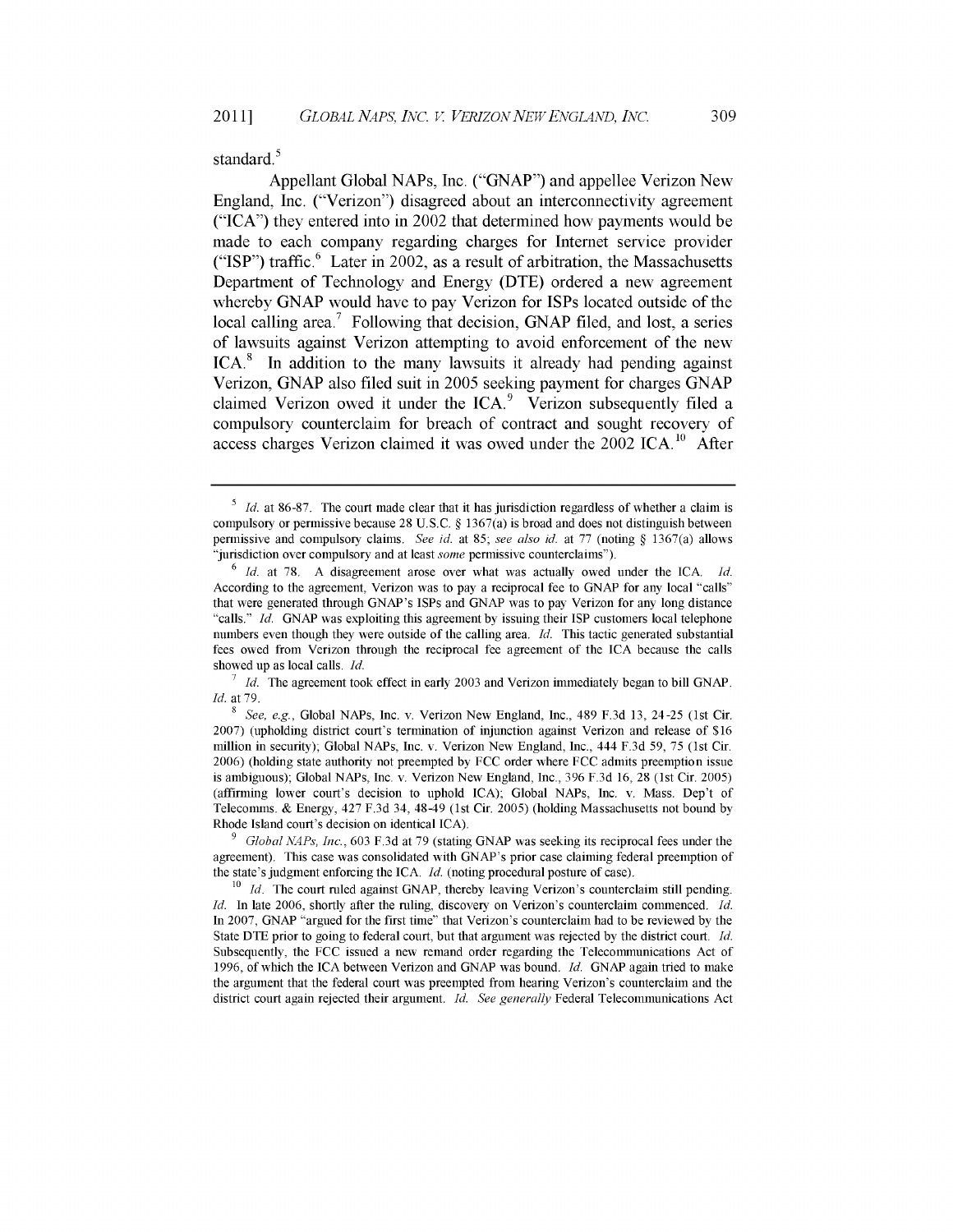finding that the district court had jurisdiction to enforce the ICA, the court next found that jurisdiction was proper over the first count of Verizon's counterclaims based on supplemental jurisdiction. **11**

The district court addressed Verizon's counterclaim in 2008 and held that, under the ICA, GNAP owed Verizon  $$57,716,714$ <sup>12</sup> Prior to this judgment, Verizon, concerned about GNAP's ability to pay, attached GNAP's assets and amended its counterclaim to assert two additional claims.<sup>13</sup> Count two asserted that GNAP had commingled funds, and count three claimed "alter ego liability and disregard of the corporate form."<sup>14</sup> Count three required joining additional parties to the lawsuit: Global NAPs New Hampshire, Global NAPs Networks, Global NAPs Realty, Ferrous, a holding company, and Frank Gangi "[the] founder and sole shareholder of Ferrous."<sup>15</sup> After an unsuccessful attempt by GNAP to have counts two and three dismissed as permissive counterclaims, the court entered a default judgment for Verizon based on GNAP's discovery violations and held all of the defendants jointly and severally liable for the full amount of the judgment. <sup>1</sup>6 On appeal, the First Circuit considered whether Verizon's counterclaims were permissive, and if so, whether they required an independent basis for subject matter jurisdiction.<sup>17</sup>

Prior to the 1990 enactment of 28 U.S.C. **§** 1367, district courts addressed compulsory and permissive counterclaims through what was deemed pendent and ancillary jurisdiction.<sup>18</sup> While pendent jurisdiction

<sup>13</sup> *Id.* Verizon became concerned after attaching GNAP's assets and learning there was less than one million dollars in the company's name. *Id.* In addition, while Verizon's counterclaims were pending, GNAP was not cooperating with the discovery ordered by the court. *Id.* at 81. Further, the court and Verizon became aware of a matter pending in Connecticut where the court there found substantial spoliation of the evidence by GNAP in a similar action. *Id.* (citing S. New England Tel. Co. v. Global NAPs, Inc., 251 F.R.D. 82, 90-95 (D. Conn. 2008)).

of 1996, 47 U.S.C. § 252 (2008) (codifying standards for arbitration agreements between common carriers).

**<sup>11</sup>** *See Global NAPs, Inc.,* 603 F.3d at 85 (noting "Verizon's counterclaim is more than sufficiently related to GNAPs' complaint"). The court refused to consider whether original jurisdiction is proper over count one. *Id.* at 84 n. 15.

<sup>&</sup>lt;sup>12</sup> See id. at 80 (discussing procedural posture of case). The court arrived at this amount by having the parties determine how many minutes were outstanding, how many of those minutes were local calls, what rate those minutes should be charged, and what interest, if any, was owed. *Id.*

<sup>14</sup>*See Global NAPs, Inc.,* 603 F.3d at 80 (enumerating Verizon's counterclaims).

<sup>&</sup>lt;sup>15</sup> *Id.* GNAP New Hampshire handles the financial interests of GNAP, GNAP Networks manages the company's infrastructure, and GNAP Realty handles the property transactions of the company including holding property and leases. *Id.*

<sup>16</sup>*See* Global NAPs, Inc. v. Verizon New England Inc., 603 F.3d 71, 81 (1st Cir. 2010) (qualifying judgment in favor of Verizon). GNAP subsequently appealed. *Id.*

<sup>&</sup>lt;sup>17</sup> See id. at 83 (outlining jurisdictional issues of case).

**<sup>18</sup>** *See* William A. Fletcher, *"Common Nucleus of Operative Fact" and Defensive Set-Off.*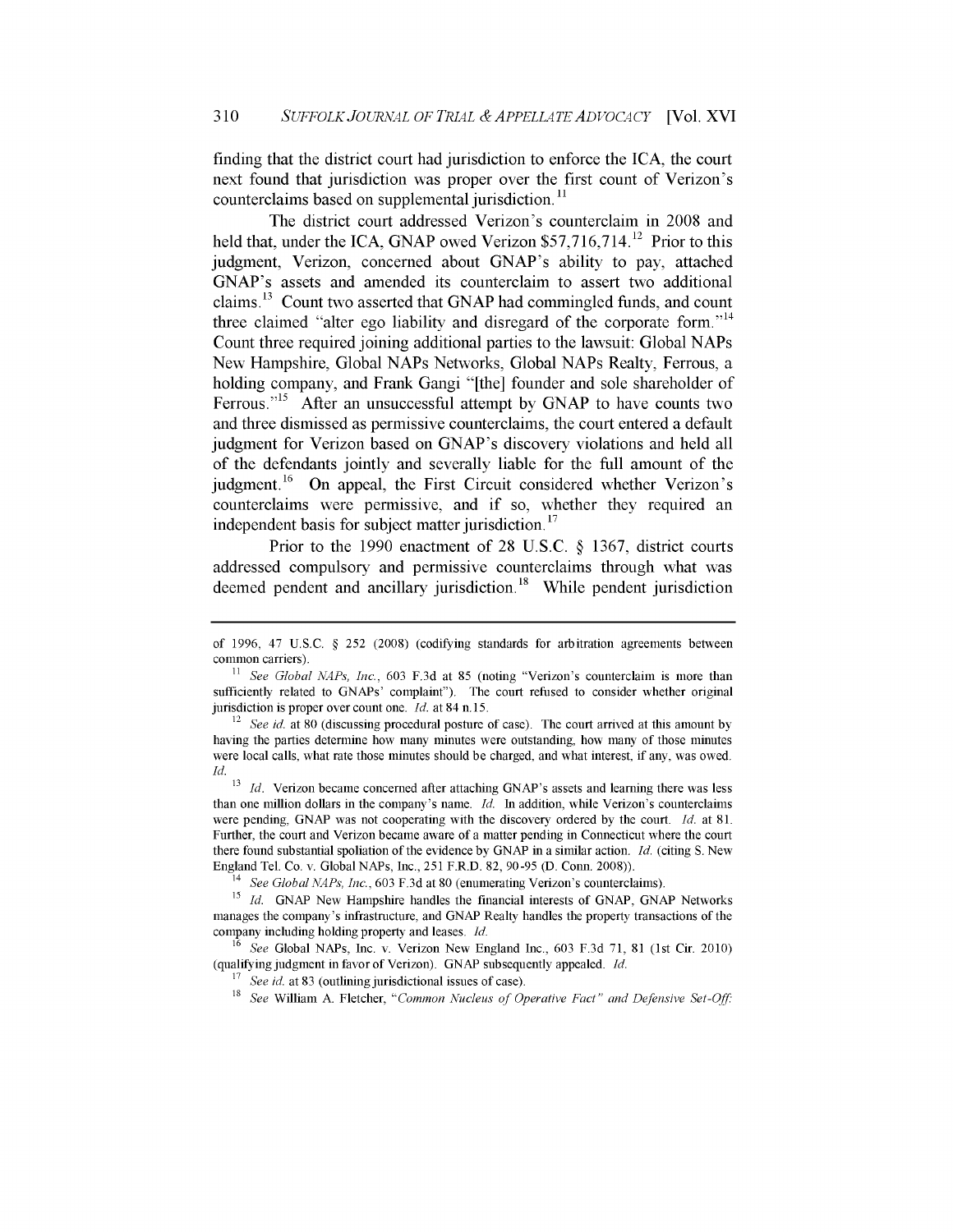over plaintiffs' claims was generally accepted in federal court, an exercise of ancillary jurisdiction required separate examination.<sup>19</sup> After enaction of the Federal Rules of Civil Procedure, federal courts were unsure about their jurisdiction regarding the ability of one party to join additional parties under so-called "pendent-party jurisdiction."<sup>20</sup> In *United Mine Workers v. Gibbs21* the United States Supreme Court finally established some ground rules to clear up confusion among the circuit courts regarding supplemental jurisdiction.22 The Court in *Gibbs* gave federal courts jurisdiction over federal *and* state claims that "derive from a common nucleus of operative

FED. R. CIV. P. 20(a)(2).

*Beyond the* Gibbs *Test,* 74 IND. L.J. 171, 174-75 (1998) (explaining origins of pendent and ancillary jurisdiction); Wendy C. Perdue, Finley v. United States: *Unstringing Pendent Jurisdiction,* 76 VA. L. REV. 539, 541-51 (1990) (discussing judge-made ancillary and pendent jurisdiction); 13 CHARLES ALAN WRIGHT **ET** AL., FEDERAL PRACTICE AND PROCEDURE § 3523 (3d ed. 2010) (observing historical use of pendent and ancillary jurisdiction). Traditionally pendent jurisdiction was used to describe state law claims brought by a plaintiff in addition to their federal claim, and ancillary jurisdiction was used to describe state law claims brought by a party other than the plaintiff. *Id.; see also* Perdue, *supra* at 541 (discussing same). In 1933 the United States Supreme Court began to define *pendent* jurisdiction in the case of *Hum v. Ours/er,* and held jurisdiction over a non-federal claim is proper where "two distinct grounds in support of a single cause of action are alleged, one only of which presents a federal question." 289 U.S. 238, 246 (1933), *overruled by* United Mine Workers v. Gibbs, 383 U.S. 715 (1966). The Court went on to distinguish improper jurisdiction as "where two separate and distinct causes of action are alleged, one only of which is federal in character." *Id.; see also Gibbs,* 383 U.S. at 722-26 (citing *Hurn* and overturning this portion of the opinion as "unnecessarily grudging"); WRIGHT ET AL., *supra* at § 3523 (discussing *Hum* and noting question was superseded by *Gibbs).*

<sup>19</sup>*See* WRIGHT ET AL., *supra* note 18, at § 3523 (tracing separate body of case law in this area). The United States Supreme Court addressed the issue of ancillary jurisdiction in the seminal case of *Afoore v. New York Cotton Exchange,* exercising jurisdiction over a compulsory counterclaim by the *defendant* for injunctive relief after dismissing the plaintiffs claim, stating, "the facts relied upon by the plaintiff rarely, if ever, are, in all particulars, the same as those constituting the defendant's counterclaim." Moore v. N.Y. Cotton Exch., 270 U.S. 593, 610 (1926); *see also* Perdue, *supra* note 18, at 544 (citing Court's reason for exercising jurisdiction in *Afoore* as relatedness between claim and counterclaim). The Court defined "transaction" as "a word of flexible meaning **...** [that] may comprehend a series of many occurrences, depending not so much upon the immediateness of their connection as upon their logical relationship." Moore, 270 U.S. at 610.

<sup>20</sup>*See* WRIGHT ET AL., *supra* note 18, at § 3523 (concluding adoption of the Federal Rules expanded supplemental jurisdiction through joinder). *See generally* FED. R. CIV. P. 13(a)-(b) (defining compulsory and permissive counterclaims respectively); FED. R. CIV. P. 13(h) ("Rules 19 and 20 govern the addition of a person as a party to a counterclaim or crossclaim."); FED. R. CIV. P. 20(a)(2).

Persons ... may be joined in one action as defendants if: any right to relief is asserted against them jointly, severally, or in the alternative with respect to or arising out of the same transaction, occurrence, or series of transactions or occurrences; and any question of law or fact common to all defendants will arise in the action.

 $21$  383 U.S. 715 (1966).

<sup>22</sup> *See id* at 725 (expanding pendent jurisdiction definition).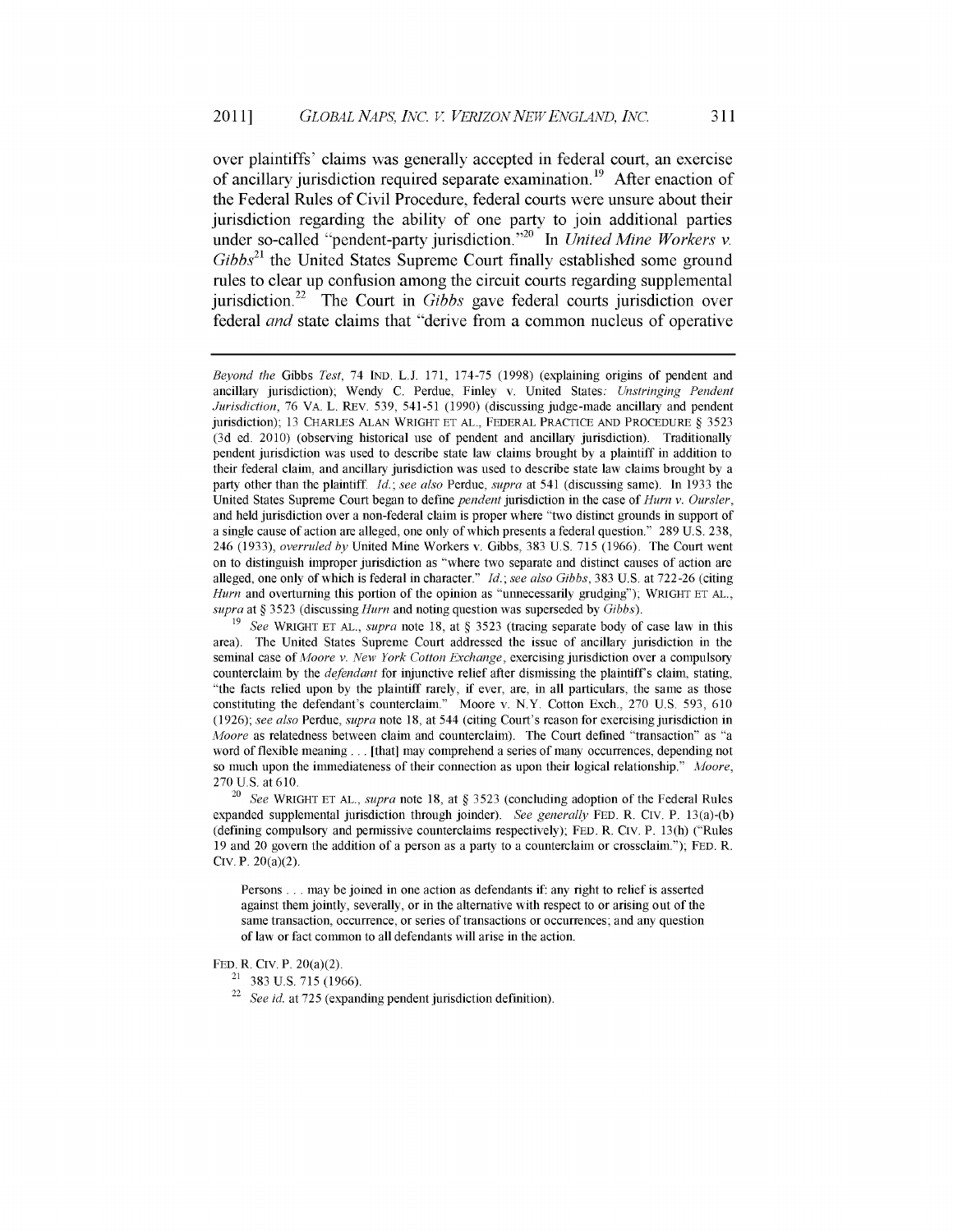fact.<sup>223</sup> Gibbs primarily dealt with the issue of pendent jurisdiction but some commentators suggest the decision encompasses ancillary jurisdiction as well. $^{24}$ 

While this proposition may seem obvious today, many courts struggled with *Gibbs'* breadth in the wake of that landmark decision.<sup>25</sup> In fact, several decisions following this seminal case rejected applying the *Gibbs* formulation to determine proper jurisdiction in certain instances.<sup>26</sup> Adding to the confusion of pendent and ancillary jurisdiction was whether permissive counterclaims, under Federal Rule of Civil Procedure 13(b), came in under the court's supplemental jurisdiction.<sup>27</sup> While several courts

<sup>25</sup>*See* Patrick D. Murphy, *A Federal Practitioner's Guide to Supplemental Jurisdiction Under 28 US.C. § 1367,* 78 MARQ. L. REV. 973, 980 (1995) (opining pendent and ancillary jurisdiction well established but pendent party jurisdiction not).

<sup>27</sup>*See* Ambromovage v. United Mine Workers, 726 F.2d 972, 988-89 (3d Cir. 1984) (exercising jurisdiction over permissive counterclaim based on ancillary jurisdiction, not defensive "set-off' exception); McCaffrey v. Rex Motor Transp., Inc., 672 F.2d 246, 248 (1st Cir. 1982) (stating permissive counterclaims require independent basis for subject matter jurisdiction); United States v. Heyward-Robinson Co., 430 F.2d 1077, 1080 (2d Cir. 1970) (finding permissive counterclaims require "independent jurisdictional grounds"). Defensive "set off' is a counterclaim brought by a defendant that allows a defendant to reduce the size of plaintiffs

<sup>23</sup>*Id.* The Court defined this statement **by** saying that once a federal court has jurisdiction based on a federal claim of sufficient substance under Article III of the U.S. Constitution, a closely related state law claim may also be heard **by** the court if the claims "considered without regard to their federal or state character **...** are such that [they] would ordinarily be expected to [be tried] . . . in one judicial proceeding." *Id.* The *Gibbs* Court, however, did not mandate that these claims be heard, but instead gave federal courts discretion to hear such claims based on "considerations of judicial economy, convenience and fairness to litigants." *Id.* at 726.

<sup>24</sup>*See* WRIGHT **ET** AL., *supra* note 18, § 3523 (noting *Gibbs* addressed pendent jurisdiction but clearly expanded supplemental jurisdiction to claims **by** non-plaintiffs).

**<sup>26</sup>***See* Finley v. United States, 490 U.S. 545, 553-54 (1989), *superseded by statute,* 28 U.S.C. § 1367, *as recognized in* Exxon Mobil Corp. v. Allapattah Servs., Inc., 545 U.S. 546 (2005) (declining jurisdiction over state law claims against separate defendants without specific congressional authorization); Owen Equip. & Erection Co. v. Kroger, 437 U.S. 365, 373-74 (1978), *superseded by statute,* 28 U.S.C. § 1367, *as recognized in* Exxon Mobil Corp. v. Allapattah Servs., Inc., 545 U.S. 546 (2005) (declining jurisdiction over plaintiff's amended complaint asserting claim against third-party defendant); Aldinger v. Howard, 427 U.S. 1, 13 -15 (1976), *superseded by statute,* 28 U.S.C. § 1367, *as recognized in* Exxon Mobil Corp. v. Allapattah Servs., Inc., 545 U.S. 546 (2005) (declining jurisdiction over plaintiff's attempt to join additional party and assert state-law claim). In these cases the U.S. Supreme Court specifically rejected the use of the *Gibbs* formulation to determine whether jurisdiction was proper over pendent-party claims. *See* Murphy, *supra* note 25, at 986. Commentators believe that *Finley* particularly presented a perfect fit for pendent jurisdiction: first the plaintiff was properly in federal court under the Federal Tort Claims Act with her claims against the United States, second plaintiff's state law claims against the state government arose out of the same common nucleus of operative fact, the plane crash. *See* WRIGHT **ET** AL., *supra* note 18, at § 3523 *("Finley* presented an overwhelming case for supplemental jurisdiction because the claim against the United States invoked *exclusive* federal jurisdiction"); Murphy, *supra* note 25, at 984 (observing *Finley* presented a "strong case for recognizing pendent-party jurisdiction."); Perdue, *supra* note 18, at 551-52 *(notingAldinger* opened the door for these types of pendent claims).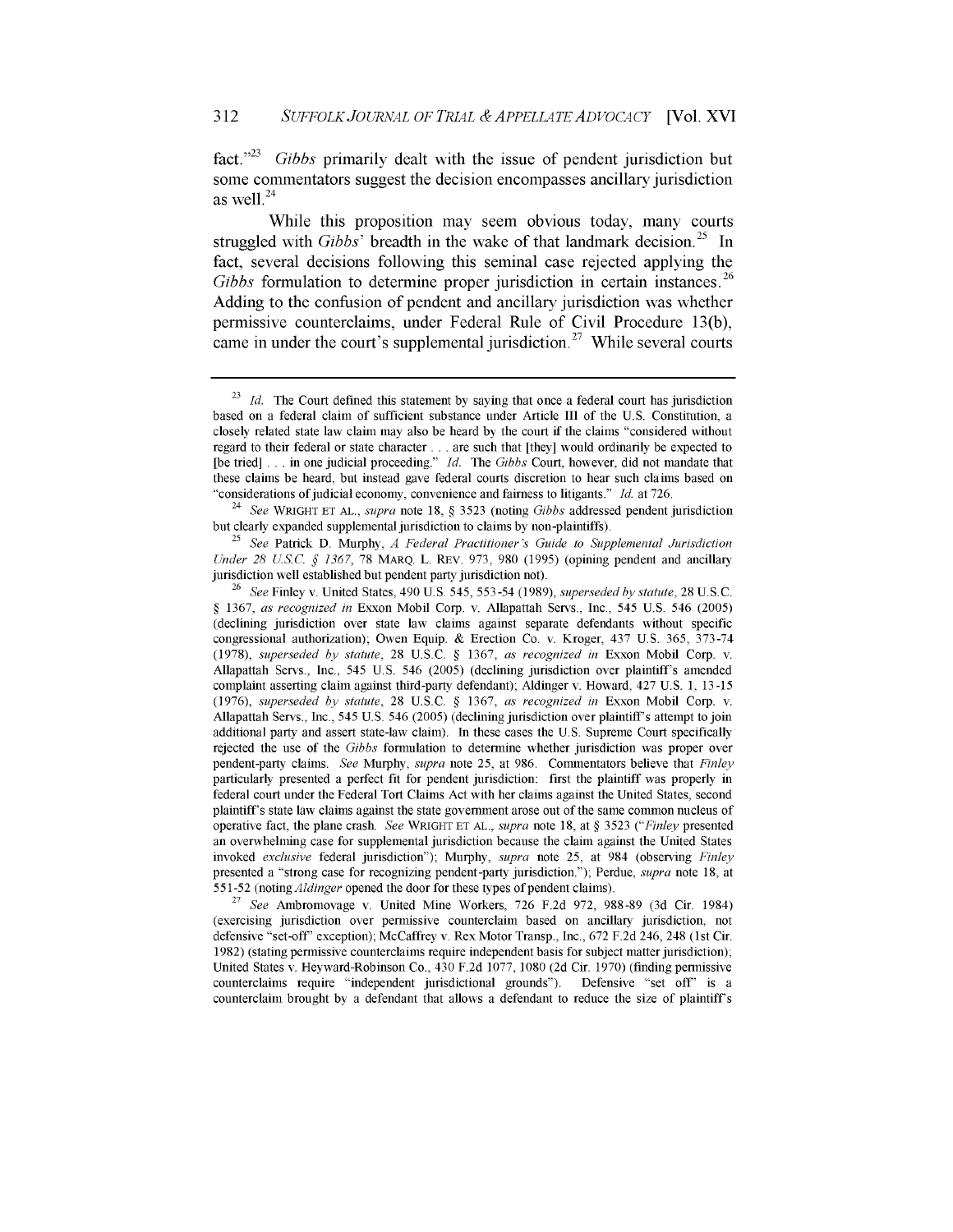focused on the language of 13(a) regarding the "same transaction or occurrence" to distinguish between compulsory and permissive, other courts began to move away from this trend. **28**

Because of the perplexity of this judge-made law, in 1990, Congress acted to explain and codify *Gibbs* with the enactment of 28 U.S.C. § 1367.<sup>29</sup> The inclusion of pendent, ancillary, and pendent-party jurisdiction under supplemental jurisdiction has alleviated *some* of the burden on courts to decipher between these claims.<sup>30</sup> Nevertheless, circuit courts remain divided on the issue of whether permissive counterclaims can be heard under the court's supplemental jurisdiction, while it is a generally accepted principle that compulsory counterclaims must be heard due to the preclusive effect of res judicata.<sup>31</sup> 28 U.S.C. § 1367(a) explains that claims

**<sup>31</sup>***See* WRIGHT **ET AL.,** *supra* note 18, § 1420 (distinguishing permissive claims from compulsory counterclaims as generally not precluded when omitted from pleadings). *Compare* Oak Park Trust & Say. Bank v. Therkildsen, 209 F.3d 648, 651 (7th Cir. 2000) (dismissing

damages by asserting a counterclaim for monies owed it by plaintiff. *See* Fletcher, *supra* note 18, at 172 (defining defensive set-off). This doctrinal exception was invented at the same time the Federal Rules of Civil Procedure were adopted, as an exception to the independent jurisdictional basis requirement of permissive counterclaims. *See Ambromovage,* 726 F.2d at 988 (discussing origins of defensive set-off); Fletcher, *supra* note 18, at 172-73.

*<sup>28</sup>See Ambromovage,* 726 F.2d at 990 (observing Rule 13(a) does not necessarily "[define] the outer limits of ancillary or pendent jurisdiction"). Judge Becker, in this decision, opines that the tests of "common nucleus of operative fact" and "same transaction or occurrence" are not necessarily dispositive of one another: there may be many *separate* transactions occurring over a period of time that share a common nucleus of operative fact. *Id.* Judge Friendly in his concurrence in *United States v. Heyward Robinson Co.,* rejects the conventional wisdom that permissive counterclaims require their own independent basis for subject matter jurisdiction, and particularly rejects the so-called "set-off' exception. *Heyward-Robinson Co.,* 430 F.2d at 1088 (Friendly, J., concurring). Judge Friendly posits that exceptions such as this one "[carry] the seeds of destruction of the supposed general rule" articulated in *Gibbs,* and in the wake of that decision many believe that it is proper in certain instances for courts to hear state -law claims related to the federal claim at issue. *Id.* However, Judge Friendly does caution against a snowball effect through a series of permissive counterclaims that would perhaps expand federal courts' jurisdiction beyond its constitutional scope. *Id.*

**<sup>29</sup>***See Ambromovage,* 726 F.2d at 989 (observing codification of pendent, ancillary, and pendent party jurisdiction under supplemental jurisdiction); WRIGHT **ET AL.,** *supra* note **18,** at § 3523 (discussing the consolidation of pendent, ancillary, and pendent party jurisdiction within supplemental jurisdiction); *see also* Perdue, *supra* note 18, at 543 (opining there is "no meaningful distinction between pendent and ancillary jurisdiction"); *supra* note 2 and accompanying text (discussing supplemental jurisdiction under 28 U.S.C. § 1367 and court's discretion to hear such claims).

**<sup>30</sup>***See* WRIGHT **ET AL.,** *supra* note 18, at § 3523.1 (noting question of whether a claim is pendent or ancillary is moot today). The United States Supreme Court has since weighed in stating "[t]he terms of § 1367 do not acknowledge any distinction between pendent jurisdiction and ... ancillary jurisdiction." Exxon Mobil Corp. v. Allapattah Servs., Inc., 545 U.S. 546, 559 (2005). However, this statement was made in the context of a class action lawsuit in which the *plaintiff* was seeking to join additional parties who did not meet the amount in controversy requirement under the court's supplemental jurisdiction. *Id.* at 549.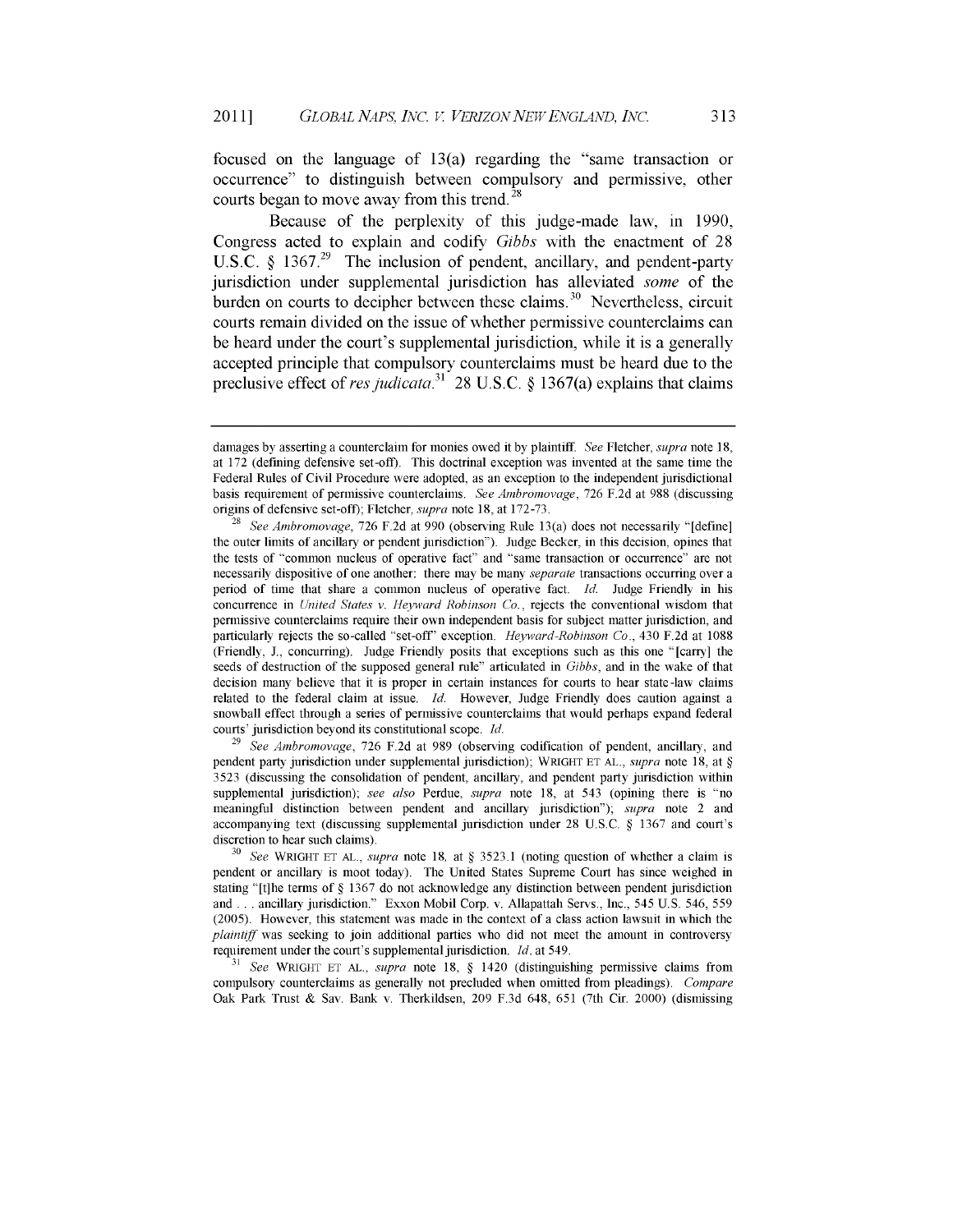may be heard if they form part of the same Article III case or controversy, but defining the meaning of that statement has remained elusive.<sup>32</sup> In lieu of this lack of a definitive standard some courts are now taking the view that "same case or controversy" under 1367(a) is broader in scope than the "transaction or occurrence" standard of Rule 13 to justify exercising jurisdiction over permissive counterclaims.<sup>33</sup>

In *Global NAPs, Inc. v. Verizon New England, Inc.,* the First Circuit addressed whether jurisdiction was proper where a permissive counterclaim was related, not to the plaintiff's claim, but to a compulsory

counterclaim and stating permissive counterclaims require "independent basis [for] federal jurisdiction"), *and* Iglesias v. Mut. Life Ins. Co. of N.Y., 156 F.3d 237, 241 (1st Cir. 1998), *superseded by statute,* 28 U.S.C. § 1367 (2006), *as recognized in* Global NAPs, Inc. v. Verizon New England, Inc., 603 F.3d 71 (1st Cir. 2010) (noting compulsory counterclaims may be heard under supplemental jurisdiction while permissive counterclaims may not), *with* Jones v. Ford Motor Credit Co., 358 F.3d 205, 207 (2d Cir. 2004) (holding "supplemental jurisdiction **...** may be available for **...** permissive counterclaims"), *and* Channell v. Citicorp Nat'l Servs., Inc., 89 F.3d 379, 385 (7th Cir. 1996) (noting "'[a] loose factual connection between the claims' can be enough") (quoting Ammerman v. Sween, 54 F.3d 423, 424 (7th Cir. 1995), *and* Campos v. W. Dental Servs., Inc., 404 F. Supp. 2d 1164, 1168 (N.D. Cal. 2005) (agreeing that supplemental jurisdiction *may* extend to permissive counterclaims but nevertheless declining jurisdiction).

<sup>&</sup>lt;sup>32</sup> See Anthony J. Bellia, Jr., *Article III and the Cause of Action*, 89 IOWA L. REV. 777, 802-04 (2004) (citing Chief Justice Marshall's famous quote regarding "ingredient of the original cause" to confer jurisdiction); Robert J. Pushaw, Jr., *Article III's Case/Controversy Distinction and the Dual Functions of Federal Courts,* 69 NOTRE DAME L. REV. 447, 447-50 (1994) (detailing the historical definitions of "case" and "controversy"). Bellia states that by "ingredient," Marshall was describing an "essential component of a cause of action," and not referring to "something that might arise in connection" with it. *See* Bellia, *supra,* at 802; *see also* C. Douglas Floyd, *Three Faces of Supplemental Jurisdiction After the Demise of* United Mine Workers v. Gibbs, 60 FLA. L. REV. 277, 290-91 (2008) (agreeing scope of supplemental jurisdiction is broad but suggesting limitations on rule drafters). *But see* Richard A. Matasar, *Rediscovering "One Constitutional Case ": Procedural Rules and the Rejection of the* Gibbs *Test for Supplemental Jurisdiction,* 71 CAL. L. REV. 1399, 1478-79 (1983) (observing supplemental jurisdiction is very broad and may extend to limits of joinder); Jonathan T. Molot, *How Changes in the Legal Profession Reflect Changes in Civil Procedure,* 84 VA. L. REV. 955, 986-88 (1998) (advocating "liberalized" pleading under Federal Rules and expanded substantive legal rights from same fact set).

*<sup>33</sup>See supra* note 31 (characterizing *Channell, Jones,* and *Campos* decisions as expanding court's jurisdiction over permissive counterclaims); *supra* notes 27-28 and accompanying text (discussing *Ambromovage* and *Heyward-Robinson); see also* Floyd, *supra* note 32, at 291-96 (acknowledging historical transaction or occurrence test, but discussing the trends in these more recent cases). Floyd deduces that based on previous cases, such as *Jones* and *Channell,* there are three types of claims being brought within the rules of joinder under the court's supplemental jurisdiction: (1) these are "claims that arise out of the 'same transaction or occurrence' because they have a 'logical relationship,' (2) claims that fail to satisfy that standard but nonetheless have a 'loose factual connection,' and (3) claims that have no factual relationship at all." Floyd, *supra,* at 296. Floyd goes on to argue that these recent Second and Seventh Circuit decisions extend the scope of Article III to the second category and, in the case of the Second Circuit, it may even extend to the third. *Id.*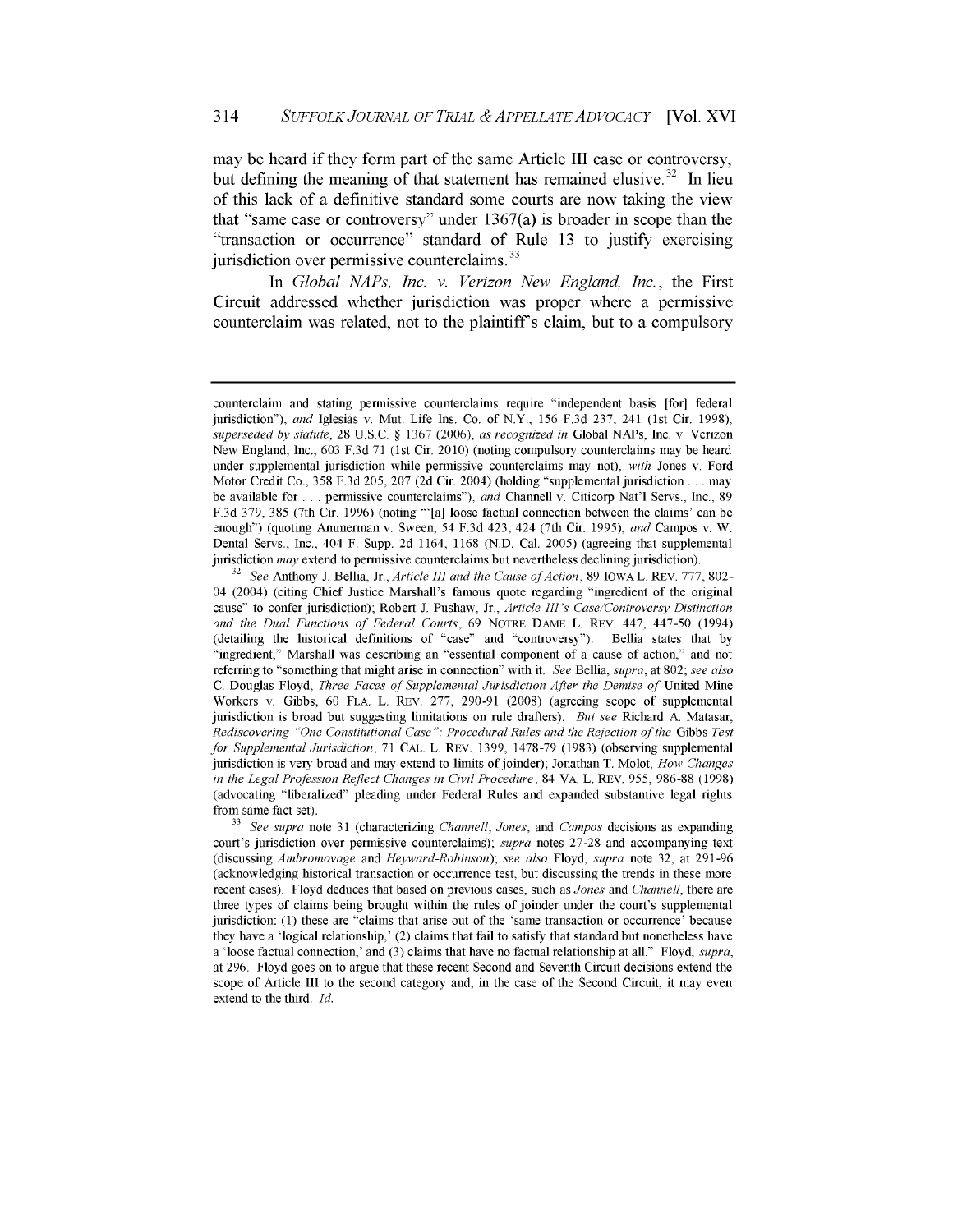counterclaim asserted by the defendant.<sup>34</sup> The court upheld the district court's exercise of jurisdiction over this counterclaim stating jurisdiction was proper *"regardless* of whether [the claim] is compulsive or permissive."<sup>35</sup> The court based this holding on its view that the enactment of 28 U.S.C. **§** 1367 "supersedes case law" that had previously made a distinction between permissive and compulsory counterclaims.<sup>36</sup> The court posited that even subsequent to the enactment of **§** 1367, prior case law had embraced the distinction between these types of claims, however, the Supreme Court had resolved this issue in *Exxon Mobil Corporation* v. *Allapattah Services.<sup>3</sup>*

In so holding, the court embraced the view of the Second and Seventh Circuits that supplemental jurisdiction extends to claims forming part of the same Article III case or controversy.<sup>38</sup> While the court

**<sup>37</sup>***Id.;* Exxon Mobil Corp. v. Allapattah Servs., 545 U.S. 546, 559 (2005). The court also cites previous First Circuit decisions such as *AfcCaffrey* and *Iglesias,* which required permissive counterclaims to have their own independent basis for subject matter jurisdiction. *Global Naps, Inc.,* 603 F.3d at 86 n.18. The court noted that the *AfcCaffrey* decision was handed down in the First Circuit prior to the enactment of 28 U.S.C. § 1367, and it adopted the view that permissive counterclaims required their own independent basis for subject matter jurisdiction. *See supra* note 27 and accompanying text (discussing *AfcCaffrey* and other decisions concerning permissive counterclaims); *see also* McCaffrey v. Rex Motor Transp., Inc., 672 F.2d 246, 248 (1st Cir. 1982), *superseded by statute,* 28 U.S.C. § 1367, *as recognized in* Global Naps, Inc. v. Verizon New England, Inc., 603 F.3d 71 (1st Cir. 2010) ("Permissive counterclaims may not be entertained under a federal court's ancillary jurisdiction unless there is some independent jurisdictional base such as a federal question upon which federal jurisdiction may be **. . .** founded." (citation omitted)). The *Global NAPs* court explains that the *Iglesias* decision, handed down after § 1367 was enacted, incorporated the judge-made distinctions between pendent and ancillary jurisdiction, which the Supreme Court had clarified in *Allapattah. See Global NAPs, Inc.,* 603 F.3d at 86 n.18 (noting issue will be reconsidered given the holding of the Supreme Court). The court's reasoning relies heavily on language in the Supreme Court's decision in *Allapattah,* which stated that "nothing in § 1367 indicates a congressional intent to recognize, preserve, or create some meaningful, substantive distinction between **. . .** pendent and ancillary Uurisdiction]." *See id.* at 87 *(quoting Allapattah Servs., Inc.,* 545 U.S. at 559).

<sup>38</sup>*Global NAPs, Inc.,* 603 F.3d at 87 (noting the Second and Seventh circuits as well as numerous commentators have adopted this view). The court cites two decisions, *Jones* and *Channell* of the Second and Seventh Circuits respectively, that have already adopted this broader interpretation of supplemental jurisdiction. *See id.;* Matasar *supra* note 32, at 1479 (extending supplemental jurisdiction to the limits of joinder); Molot *supra* note 32, at 986-88 (advocating same); *supra* note 31 (comparing these decisions with others upholding the independent basis

<sup>34</sup>*See* Global NAPs, Inc. v. Verizon New England, Inc., 603 F.3d 71, 85 (1st Cir. 2010) (describing appellant's argument as to why jurisdiction was improper).

**<sup>35</sup>***Id.* (emphasis added) (stating court's holding regarding count three of Verizon's counterclaims). The court elucidates that this is the first time the issue of *statutory* supplemental jurisdiction has been addressed in the First Circuit, as all of the court's previous decisions involving supplemental jurisdiction were predicated on case law and prior to the enactment of 28 U.S.C. § 1367. *Id.* at 85-86.

<sup>&</sup>lt;sup>36</sup> *Id.* at 87 (observing statute does not distinguish between permissive and compulsory claims).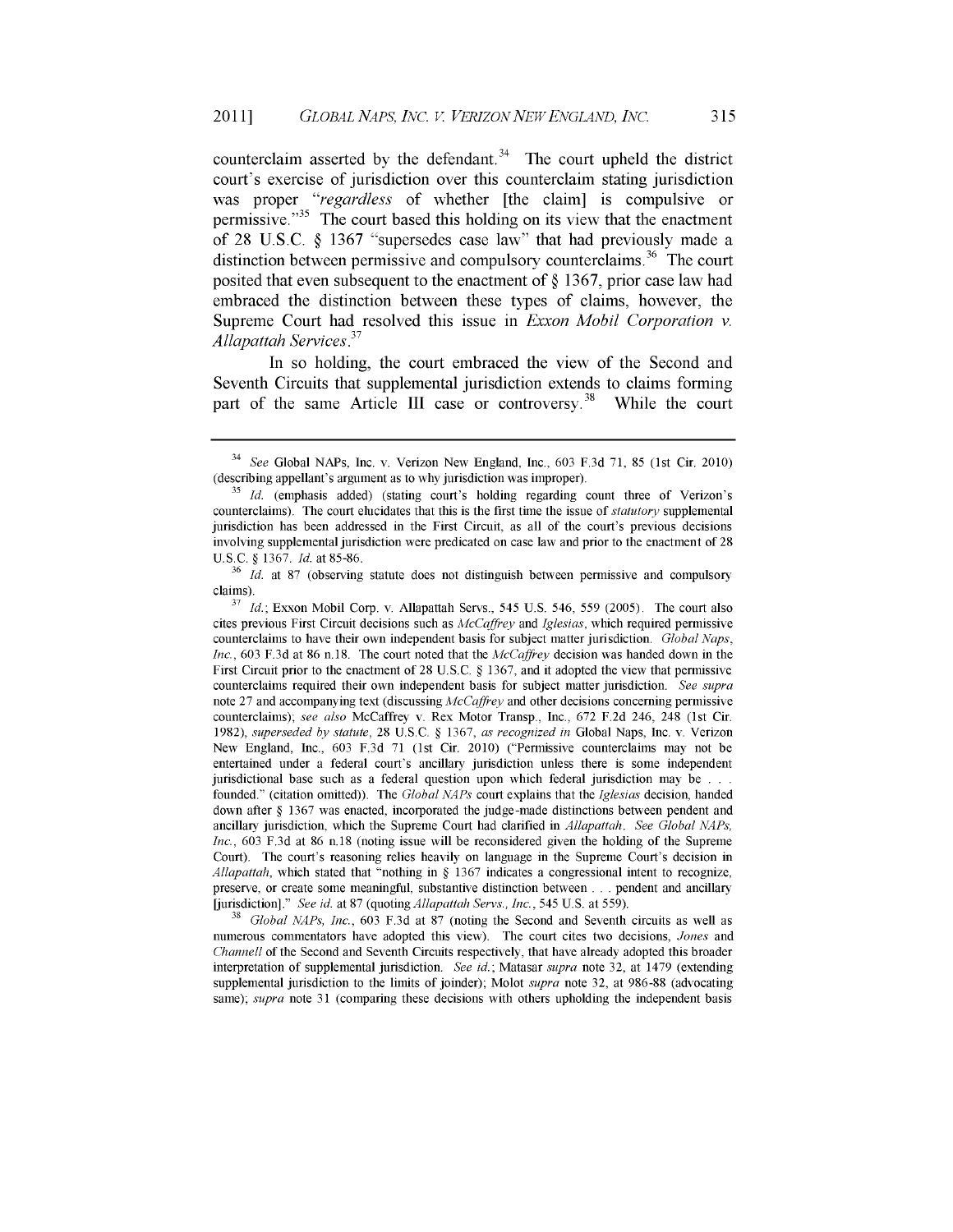recognizes there is much debate over the meaning of the terms "case" and "controversy," it stops short of defining these terms, stating the Article III standard is broader than the "same transaction or occurrence test."<sup>39</sup> The court notes that the Supreme Court never endorsed the "same transaction or occurrence test," and opines all that is required under *Gibbs* is that the claims "ar[i]se from a 'common nucleus of operative fact."<sup>40</sup> Based on the court's expanded view of supplemental jurisdiction, it finds that **§** 1367(a) is applicable and that the alter-ego claim was "sufficiently related to the underlying litigation" so that jurisdiction under the statute was proper. $41$ Similarly, the court concludes that while **§** 1367(c) provides discretionary factors for courts to consider before exercising jurisdiction over a supplemental claim, the district court **did** not abuse its discretion in this instance. $42$ 

requirement for permissive counterclaims); *supra* note 33 and accompanying text (articulating the various tests commentators have suggested in the wake of cases like *Channell* and *Jones).* Nevertheless, *Jones* and *Channell* were decided in the context of comparing the defendant's counterclaim to the *plaintiff's* claim to determine whether they formed part of the same Article III case or controversy. *See* Jones v. Ford Motor Credit Co., 358 F.3d 205, 214 (2d Cir. 2004) (noting Ford's state law counterclaim was sufficiently related to plaintiff's ECOA claim); Channell v. Citicorp Nat'l Servs. Inc., 89 F.3d 379, 384 (7th Cir. 1996) (comparing Citicorp's state-law counterclaims to plaintiff class' claims).

**<sup>39</sup>***See Global NAPs, Inc. v. Verizon New England, Inc.,* 603 F.3d 71, 87-88 (1st Cir. 2010) (highlighting debate around "case" and "controversy"); *see supra* note 32 and accompanying text (outlining debate regarding definition of Article III case or controversy). The court states all that is necessary in the present case is to "decide that supplemental jurisdiction is somewhat broader than the transaction-or-occurrence test." *Global NAPs, Inc.,* 603 F.3d at 88. Additionally, the court notes that jurisdiction over other parties in these instances can be even more complicated but states "those nuances are not relevant in this case." *Id.* at 86 n. 19.

<sup>40</sup>*Global NAPs, Inc.,* 603 F.3d at 88 (quoting United Mine Workers v. Gibbs, 383 U.S. 715, 725 (1966)). The court recognizes that other courts have used pendent and ancillary jurisdiction in conjunction with the same-transaction-or-occurrence test to determine whether jurisdiction was proper, but it stresses these cases were "never reconciled." *Id.* at **86;** *see also supra* notes 18-20 (explaining history of pendent and ancillary jurisdiction). In addition, the court explains that while many courts adopted this narrower formula for determining jurisdiction, other courts recognized a broader view, such as the Third Circuit in *Ambromovage,* or Justice Friendly's concurrence in *Heyward-Robinson. See Global NAPs, Inc.,* 603 F.3d at 86 (citing Ambromovage v. United Mine Workers, 726 F.2d 972, 988-90 (3d Cir. 1984); United States v. Heyward-Robinson, 430 F.2d 1077, 1088 (2d Cir. 1970) (Friendly, J., concurring); *see also supra* note 28 and accompanying text (explaining *Ambromovage* and *Heyward-Robinson).*

*<sup>41</sup>Global NAPs, Inc.,* 603 F.3d at 88. In making this determination the court opines that the litigation focused on the dispute between the parties regarding what fees were owed each party under the ICA, and Verizon's alter-ego claim was related to their attempt to collect those fees from GNAP. *Id.*

<sup>&</sup>lt;sup>42</sup> *Id.* at 87-88. The court delineates the discretionary factors under 28 U.S.C. § 1367(c) and found no abuse of discretion as the "[t]he case had already consumed years of litigation **...** the district court was familiar with . . . [the] claims at issue . . . [and] thoroughly familiar with GNAPs' many efforts to avoid [payment] ." *Id.* at 88-89; *see also* United Mine Workers v. Gibbs, 383 U.S. 715, 726 (1966) ("[P]endent jurisdiction is a doctrine of discretion **....** Its justification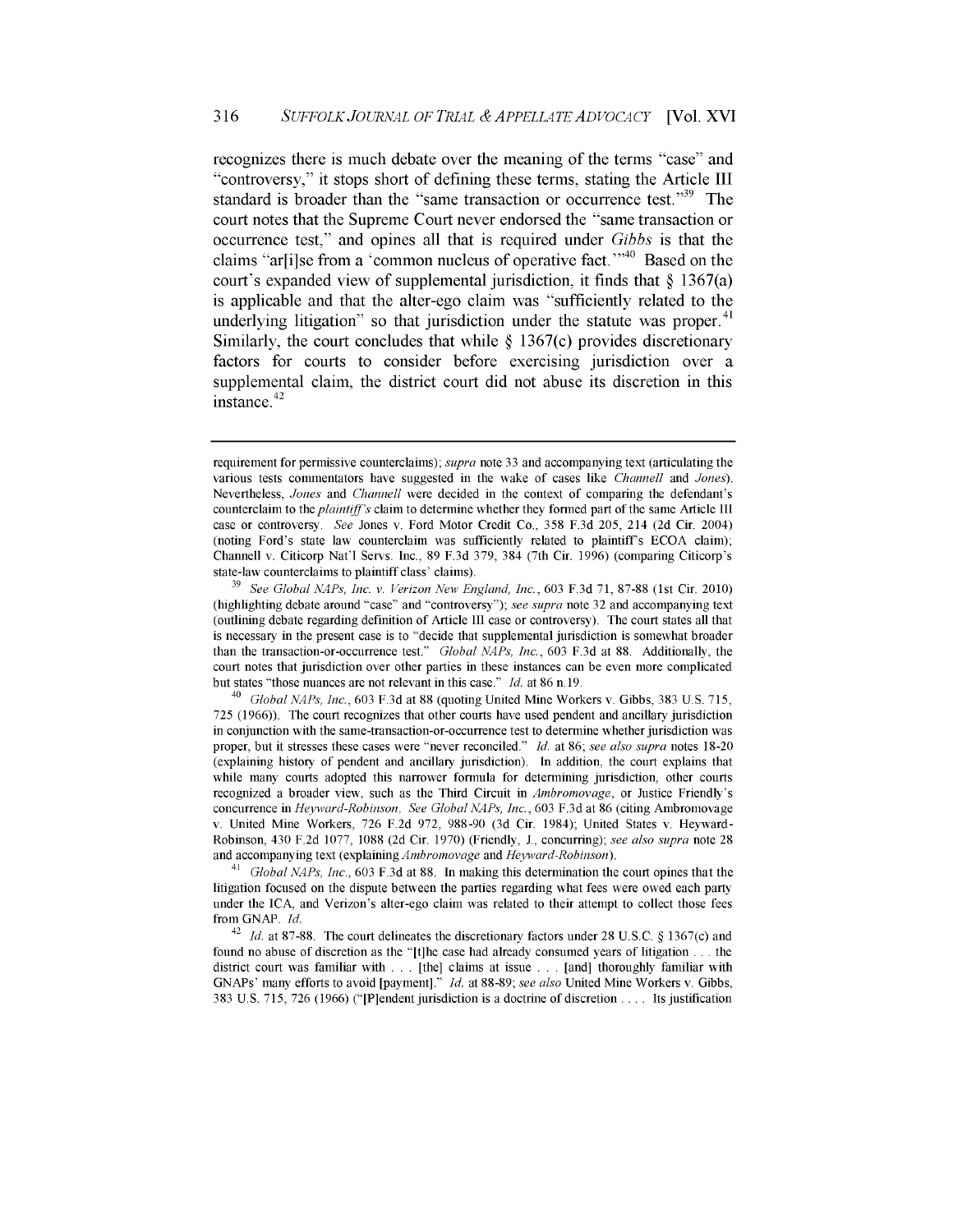317

Based on the long history of jurisprudence and statutory authority regarding federal supplemental jurisdiction, the First Circuit correctly recognized and adopted an expanded view of supplemental jurisdiction.<sup>43</sup> The court appropriately recognized that statutory supplemental jurisdiction is broader than prior judge made law regarding pendent, ancillary, and pendent party jurisdiction.<sup>44</sup> Because of this realization, it was proper for the First Circuit to reassess prior cases, such as *Iglesias,* decided prior to the enactment of 28 U.S.C.  $\S$  1367.<sup>45</sup> In reversing these previous cases, the First Circuit properly applied United States Supreme Court decisions like *Allapattah,* which held **"§ 1367** do[es] not acknowledge any distinction between pendent jurisdiction and **...** ancillary jurisdiction.<sup>546</sup> In addition, given the **highly** fact specific nature of the present case, it may have been appropriate for the court to exercise discretion over count three of Verizon's counterclaim in the interests of judicial economy, convenience, and fairness to the litigants.<sup>47</sup>

Nonetheless, the First Circuit inappropriately, and perhaps inadvertently, expanded federal supplemental jurisdiction **by** exercising jurisdiction over count three of Verizon's counterclaims.<sup>48</sup> One need only look at the text of **§** 1367(a) to see that the First Circuit has expanded jurisdiction beyond the intent of the legislature.<sup> $49$ </sup> In the present case the

<sup>49</sup>*See* 28 U.S.C. § 1367(a) (2006) (stating additional claims must be related to claims within

lies in considerations of judicial economy, convenience and fairness to litigants; if these are not present a federal court should hesitate to exercise jurisdiction over state claims, even though bound to apply state law to them."). The *Global NAPs* court points out that other courts have upheld the exercise of supplemental jurisdiction over alter ego liability claims. *Global NAPs, Inc.,* 603 F.3d at 88 (citing Bd. of Trs., Sheet Metal Workers' Nat'l Pension Fund v. Elite Erectors, Inc., 212 F.3d 1031, 1037 (7th Cir. 2000)).

<sup>43</sup>*See supra* note 19 (discussing *Afoore's* exercise of jurisdiction over defendant's counterclaim based on close relation to plaintiffs claim); *supra* notes 23-25 and accompanying text (discussing *Gibbs* formulation and noting discretionary factors); *supra* note 28 and accompanying text (noting trend in the courts expanding supplemental jurisdiction).

*<sup>44</sup>See supra* notes 29-30 and accompanying text (noting the codification of pendent, ancillary, and pendent-party jurisdiction in § 1367); *see also* 28 U.S.C. § 1367(a) (2006) (noting supplemental jurisdiction extends to claims "form[ing] part of the same case or controversy under Article III").

*<sup>45</sup>See supra* note 37 and accompanying text (rationalizing court's decision to overturn prior case law distinguishing compulsive and permissive counterclaims). The court specifically noted that there is nothing in the statute that distinguishes these types of claims. *See supra* note 38 and accompanying text.

<sup>46</sup>Exxon Mobil Corp. v. Allapattah Servs., 545 U.S. 546, 559 (2005); *supra* note 30 (discussing *Allapattah* decision).

*<sup>47</sup>See supra* note 13 and accompanying text (outlining Verizon's justification for bringing counts two and three); *supra* note 42 and accompanying text (explaining why it may have been appropriate for the court to exercise jurisdiction in this instance).

<sup>48</sup>*See* Global NAPs, Inc. v. Verizon New England, Inc., 603 F.3d 71, 86 (1st Cir. 2010) (opining § 1367 applies to *all* claims forming part of the same Article III case or controversy).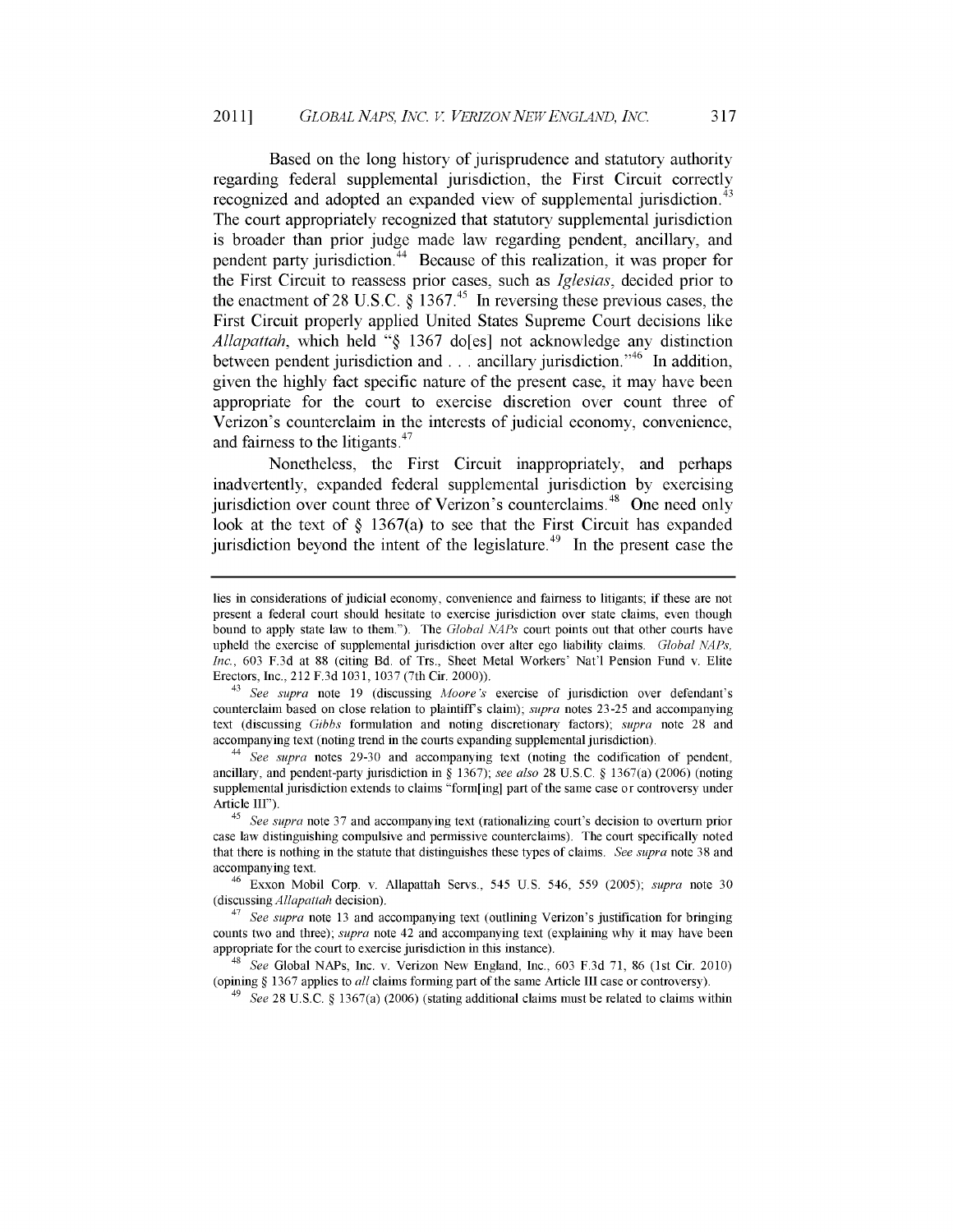First Circuit specifically stated jurisdiction was proper over count one of Verizon's counterclaims based on *supplemental jurisdiction* only and refused to decide whether the court had original jurisdiction over that claim.<sup>50</sup> Therefore, it would be a violation of  $\S$  1367 for the court to exercise jurisdiction over count three of Verizon's counterclaims, based on its relation to count one, given that the court did not determine that it had original jurisdiction over that claim.<sup>51</sup>

In addition the court has erroneously disregarded several key discretionary factors laid out in both **§** 1367(c), as well as prior case law and scholarly commentary, in its determination to exercise jurisdiction over count three.<sup>52</sup> The text of  $\S$  1367(c) specifically enumerates that courts should refuse to exercise discretion if the state law claims will predominate, or for "other compelling reasons," however, the court glosses over this section by concluding, without explaining, that the district court did not abuse its discretion.<sup>53</sup> Expanding the federal court's supplemental jurisdiction beyond its scope through arbitrary and capricious determinations of relatedness, as the First Circuit has done here, is exactly the type of "snowball" effect that Justice Friendly warned about in his famous concurrence in *United States v. Heyward-Robinson Company.'<sup>4</sup>*

the *original jurisdiction* of the court).

*Id.* (emphasis added).

*51 See supra* notes 49-50 and accompanying text (discussing scope of § 1367 and court's justification for exercising jurisdiction over Verizon's counterclaims).

<sup>[</sup>I]n any civil action of which the district courts have original jurisdiction, the district courts shall have supplemental jurisdiction over all other claims *that are so related to claims in the action within such original jurisdiction* that they form part of the same case or controversy under Article III of the United States Constitution.

**<sup>50</sup>***See supra* note 11 and accompanying text (reciting the court's justification for jurisdiction over count one of Verizon's counterclaims).

**<sup>52</sup>***See supra* note 39 and accompanying text (noting complexities of joining additional parties as not relevant and refusing to define case or controversy); *supra* notes 30, 31, 37-38 (discussing *Jones, Iglesias, Channell,* and *Allapattah* decisions). The court failed to recognize that these cases were decided regarding the relation of claims or counterclaims to the *plaintiff's* claim(s) that were properly in federal court based on original jurisdiction. *Supra* note 38 (discussing context of the holdings in *Jones* and *Channell).* The court also highlighted the debate surrounding the definition of case and controversy, and subsequently neglected to define these terms. *Supra* note 39 and accompanying text (noting *Global NAPs* court's refusal to define these terms). The court's statement that joining additional parties is irrelevant to this case is perplexing given the fact that numerous additional parties were added as a result of the alter ego liability claim. *See supra* note 15 and accompanying text (listing additional corporate entities joined as a result of count three).

*<sup>53</sup>See supra* note 42 and accompanying text (delineating court's reasoning).

*<sup>54</sup>See* 430 F.2d 1077, 1088 (2d Cir. 1970) (Friendly, J., concurring); *supra* note 28 (noting expanding jurisdiction through series of permissive counterclaims could be unconstitutional).